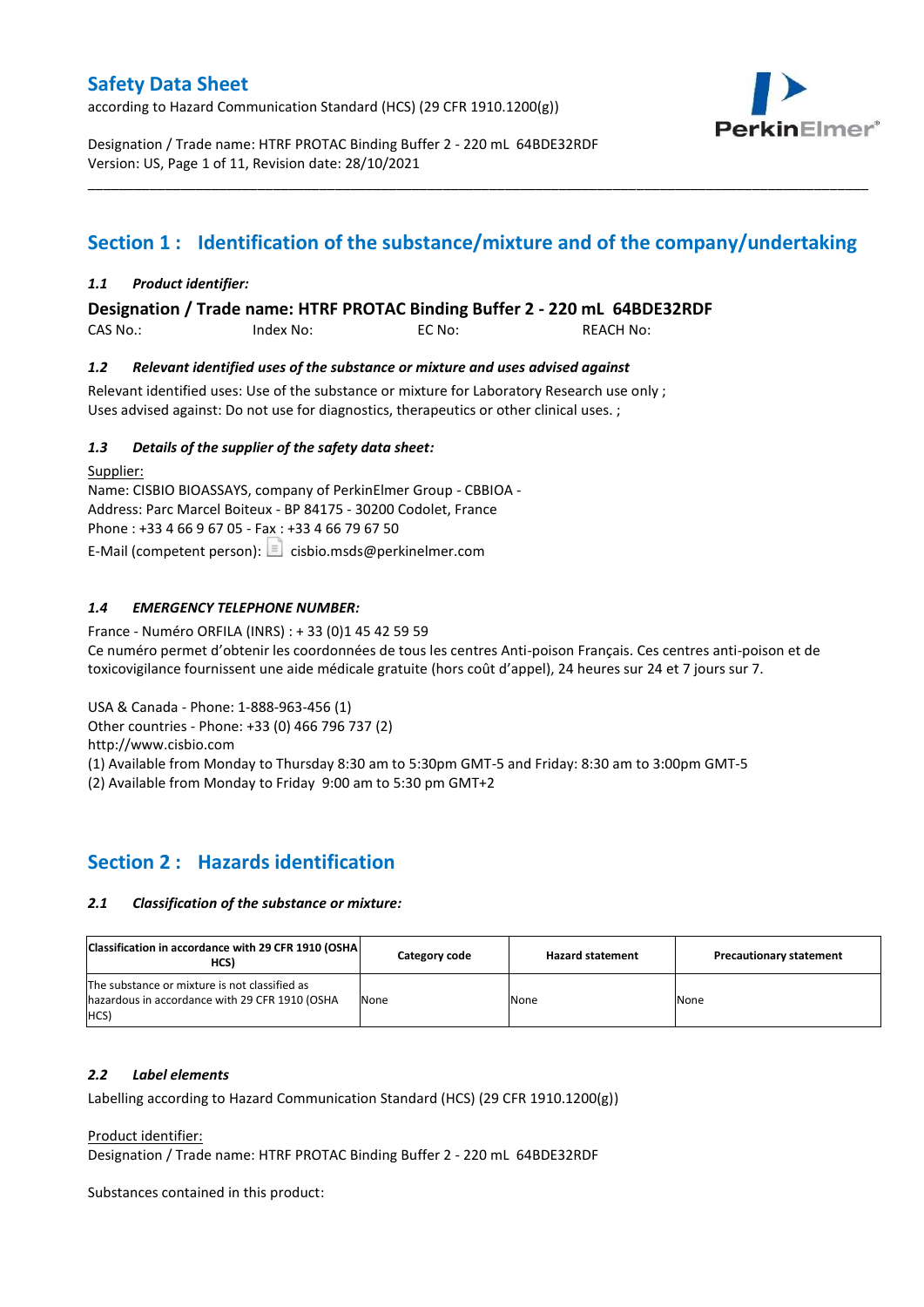according to Hazard Communication Standard (HCS) (29 CFR 1910.1200(g))

Designation / Trade name: HTRF PROTAC Binding Buffer 2 - 220 mL 64BDE32RDF Version: US, Page 2 of 11, Revision date: 28/10/2021



Hazard pictograms

Signal word:

Hazard and precautionary statements:

#### *2.3 Other hazards*

The mixture does not contain substances classified as 'Substances of Very High Concern' (SVHC) >= 0.1% published by the European CHemicals Agency (ECHA) under article 57 of REACH. The mixture satisfies neither the PBT nor the vPvB criteria for mixtures in accordance with annexe XIII of the REACH regulations EC 1907/2006. ;

\_\_\_\_\_\_\_\_\_\_\_\_\_\_\_\_\_\_\_\_\_\_\_\_\_\_\_\_\_\_\_\_\_\_\_\_\_\_\_\_\_\_\_\_\_\_\_\_\_\_\_\_\_\_\_\_\_\_\_\_\_\_\_\_\_\_\_\_\_\_\_\_\_\_\_\_\_\_\_\_\_\_\_\_\_\_\_\_\_\_\_\_\_\_\_\_\_\_\_\_\_

Adverse human health effects: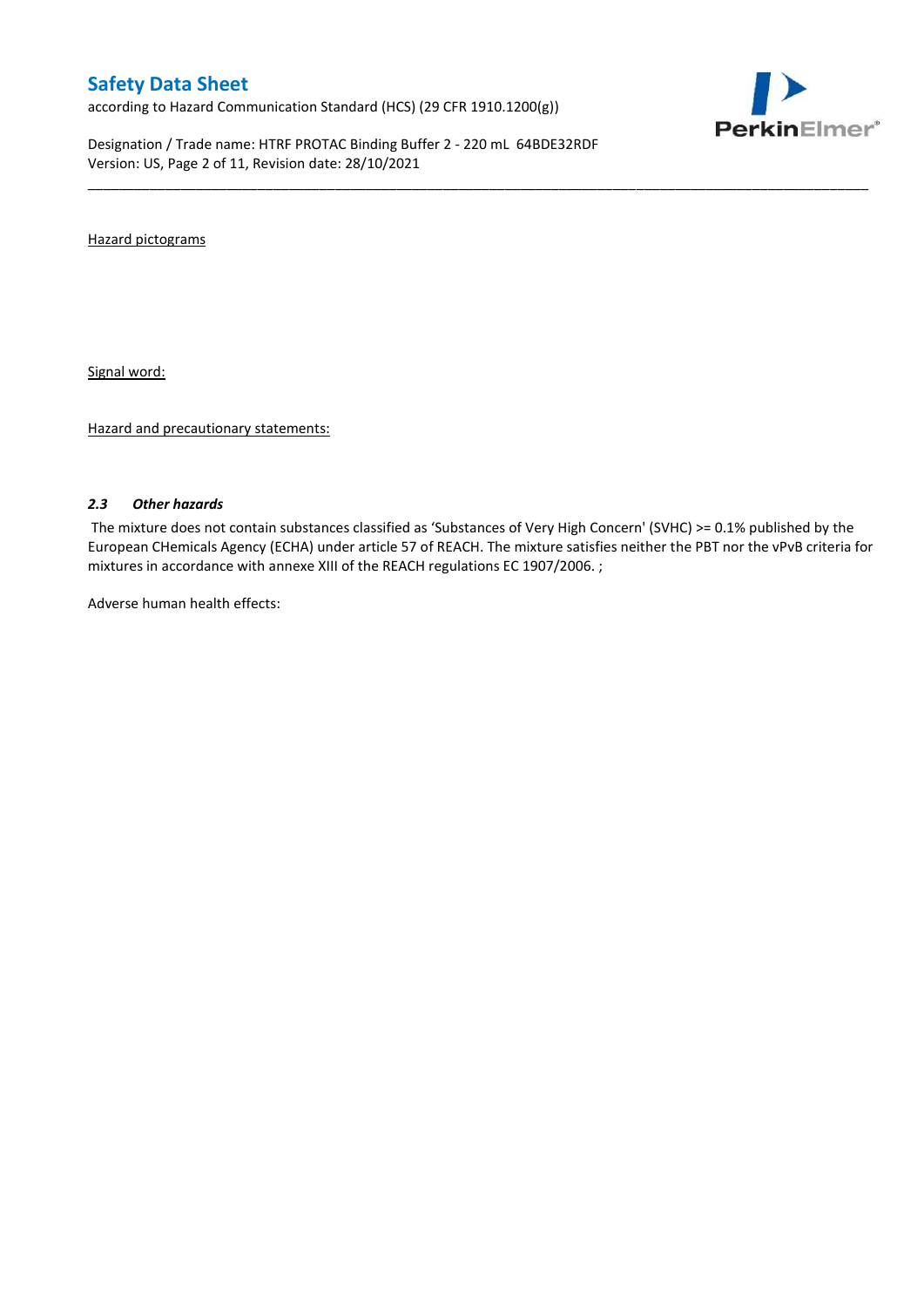according to Hazard Communication Standard (HCS) (29 CFR 1910.1200(g))



Designation / Trade name: HTRF PROTAC Binding Buffer 2 - 220 mL 64BDE32RDF Version: US, Page 3 of 11, Revision date: 28/10/2021

# **Section 3 : Composition/information on ingredients**

## *3.2 Mixtures*

Hazardous ingredients:

| Substance name                                                              | CAS <sub>n</sub> ° | Index n° | EC n°     | Classification in accordance with 29 CFR   Concentration<br>1910 (OSHA HCS) | (%)     | <b>SCL</b> | M-factor |
|-----------------------------------------------------------------------------|--------------------|----------|-----------|-----------------------------------------------------------------------------|---------|------------|----------|
| $4-(2-$<br>hydroxyethyl)piperazin-7365-45-9<br>1-ylethanesulphonic<br>lacid |                    |          | 230-907-9 |                                                                             | $< 3\%$ |            |          |

\_\_\_\_\_\_\_\_\_\_\_\_\_\_\_\_\_\_\_\_\_\_\_\_\_\_\_\_\_\_\_\_\_\_\_\_\_\_\_\_\_\_\_\_\_\_\_\_\_\_\_\_\_\_\_\_\_\_\_\_\_\_\_\_\_\_\_\_\_\_\_\_\_\_\_\_\_\_\_\_\_\_\_\_\_\_\_\_\_\_\_\_\_\_\_\_\_\_\_\_\_

Additional information:

Full text of H- and EUH-phrases: see SECTION 16.

# **Section 4 : First aid measures**

### *4.1 Description of first aid measures*

**General information**: Do not leave affected person unattended. ;

**Following inhalation**: In case of respiratory tract irritation, consult a physician. ;

**Following skin contact**:After contact with skin, wash immediately with water ;

**Following eye contact**: After contact with the eyes, rinse with water with the eyelids open for a sufficient length of time,

then consult an ophthalmologist immediately. ;

**Following ingestion**: Do NOT induce vomiting. ;

**Self-protection of the first aider**:

### *4.2 Most important symptoms and effects, both acute and delayed*

Symptoms: No known symptoms to date. ; Effects:

#### *4.3 Indication of any immediate medical attention and special treatment needed*

Notes for the doctor:

# **Section 5 : Firefighting measures**

## *5.1 Extinguishing media:*

Suitable extinguishing media: This product is not flammable. Use extinguishing agent suitable for type of surrounding fire ;

## *5.2 Special hazards arising from the substance or mixture*

Hazardous combustion products: /

## *5.3 Advice for fire-fighters*

Wear Protective clothing. ; Additional information: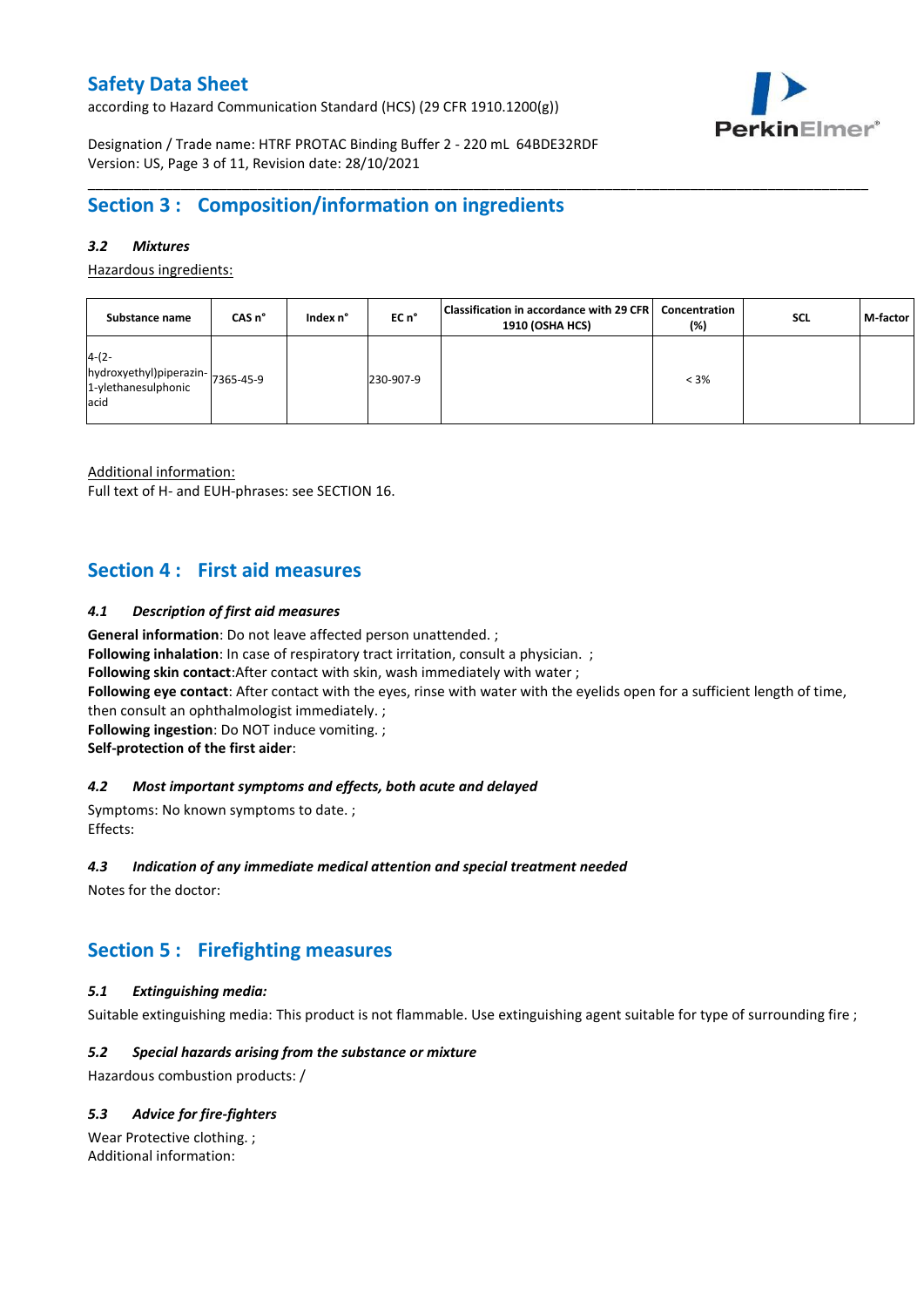according to Hazard Communication Standard (HCS) (29 CFR 1910.1200(g))

PerkinElmer®

Designation / Trade name: HTRF PROTAC Binding Buffer 2 - 220 mL 64BDE32RDF Version: US, Page 4 of 11, Revision date: 28/10/2021

\_\_\_\_\_\_\_\_\_\_\_\_\_\_\_\_\_\_\_\_\_\_\_\_\_\_\_\_\_\_\_\_\_\_\_\_\_\_\_\_\_\_\_\_\_\_\_\_\_\_\_\_\_\_\_\_\_\_\_\_\_\_\_\_\_\_\_\_\_\_\_\_\_\_\_\_\_\_\_\_\_\_\_\_\_\_\_\_\_\_\_\_\_\_\_\_\_\_\_\_\_

# **Section 6 : Accidental release measures**

### *6.1 Personal precautions, protective equipment and emergency procedures*

Emergency procedures: Provide adequate ventilation. ;

### *6.2 Environmental precautions*

Do not allow to enter into surface water or drains. ;

### *6.3 Methods and material for containment and cleaning up*

For cleaning up: Suitable material for taking up: Absorbing material, organic ; Other information:

### *6.4 Reference to other sections*

Additional information:

# **Section 7 : Handling and storage**

## *7.1 Precautions for safe handling*

Protective measures: Advice on safe handling: Avoid contact with skin, eyes and clothes. ; Fire preventions:

Do not eat, drink or smoke in areas where reagents are handled. ; Advice on general occupational hygiene: Handle in accordance with good industrial hygiene and safety practice ;

## *7.2 Conditions for safe storage, including any incompatibilities*

Requirements for storage rooms and vessels: Keep container tightly closed. ; Hints on storage assembly: Materials to avoid: Further information on storage conditions:

### *7.3 Specific end uses:*

Recommendations on specific end uses: Observe technical data sheet. ;

# **Section 8 : Exposure controls/personal protection**

### *8.1 Control parameters*

Preliminary remark:

## 8.1.1 Occupational exposure limits:

OSHA (USA)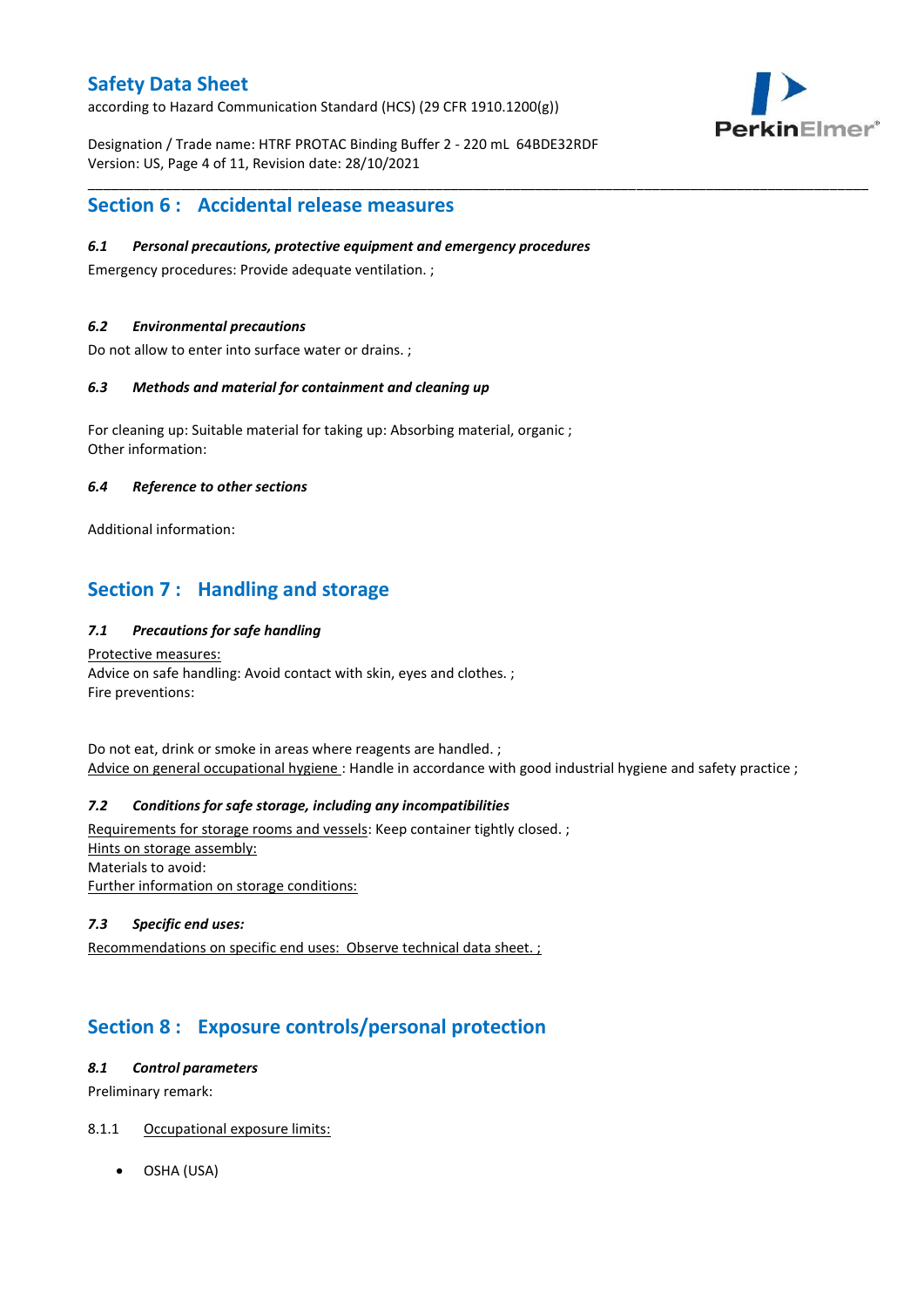according to Hazard Communication Standard (HCS) (29 CFR 1910.1200(g))



## Designation / Trade name: HTRF PROTAC Binding Buffer 2 - 220 mL 64BDE32RDF Version: US, Page 5 of 11, Revision date: 28/10/2021

| Source :                                       |        |           |                                                                            | Occupational Safety and Health Administration (OSHA) Permissible Exposure Limits (PELS) from 29 CFR 1910.1000 |                                                                      |                                                                        |
|------------------------------------------------|--------|-----------|----------------------------------------------------------------------------|---------------------------------------------------------------------------------------------------------------|----------------------------------------------------------------------|------------------------------------------------------------------------|
| Substance                                      | EC-No. | CAS-No    | <b>OSHA Permissible</b><br><b>Exposure Limit (PEL)</b><br>8-hour TWA (ppm) | <b>OSHA Permissible</b><br><b>Exposure Limit (PEL) 8-</b><br>hour TWA (mg/m3)                                 | <b>OSHA Permissible</b><br><b>Exposure Limit (PEL)</b><br>STEL (ppm) | <b>OSHA Permissible</b><br><b>Exposure Limit (PEL)</b><br>STEL (mg/m3) |
| $\frac{1}{17365-45-9}$ / 230-907-<br>230-907-9 |        | 7365-45-9 |                                                                            |                                                                                                               |                                                                      |                                                                        |

| Source:                             | TRGS 903, November 2015, BAuA |               |             |           |
|-------------------------------------|-------------------------------|---------------|-------------|-----------|
| Substance                           | EC No.                        | <b>CAS-No</b> | BGW (mg/m3) | BGW (ppm) |
| 7365-45-9 / 230-907-230-907-9<br>Ιg |                               | 7365-45-9     |             |           |

## 8.1.2 DNEL/PNEC-values:

• DNEL worker

| Source:                  |                     | <b>GESTIS</b> - substance database |                                                 |                                                       |                                                          |                                                  |                                                       |                                                         |                                                             |
|--------------------------|---------------------|------------------------------------|-------------------------------------------------|-------------------------------------------------------|----------------------------------------------------------|--------------------------------------------------|-------------------------------------------------------|---------------------------------------------------------|-------------------------------------------------------------|
| Substance                | EC No.              | <b>CAS-No</b>                      | Acute - dermal,<br>local effects<br>(mg/kg/day) | Long-term-<br>dermal, local<br>effects<br>(mg/kg/day) | Long-term-<br>dermal.<br>systemic effects<br>(mg/kg/day) | Acute –<br>linhalation. local<br>effects (mg/m3) | Acute –<br>inhalation.<br>systemic effects<br>(mg/m3) | Long-term $-$<br>linhalation. locall<br>effects (mg/m3) | $Long-term -$<br>inhalation,<br>systemic effects<br>(mg/m3) |
| 7365-45-9 /<br>230-907-9 | 230-907-9 7365-45-9 |                                    |                                                 |                                                       |                                                          |                                                  | 23.5-23.5                                             |                                                         |                                                             |

#### • DNEL consumer

| Source:                  |        | <b>IGESTIS</b> – substance database |                                                  |                                                          |                                                          |                                                  |                                                       |                                                     |                                                          |
|--------------------------|--------|-------------------------------------|--------------------------------------------------|----------------------------------------------------------|----------------------------------------------------------|--------------------------------------------------|-------------------------------------------------------|-----------------------------------------------------|----------------------------------------------------------|
| <b>Substance</b>         | EC No. | CAS No                              | Acute – dermal. <br>local effects<br>(mg/kg/day) | Long-term $-$<br>dermal, local<br>effects<br>(mg/kg/day) | Long-term-<br>dermal,<br>systemic effects<br>(mg/kg/day) | Acute –<br>linhalation. local<br>effects (mg/m3) | Acute -<br>inhalation.<br>systemic effects<br>(mg/m3) | Long-term-<br>linhalation. local<br>effects (mg/m3) | Long-term-<br>inhalation.<br>systemic effects<br>(mg/m3) |
| 7365-45-9 /<br>230-907-9 |        | 230-907-9 7365-45-9                 |                                                  |                                                          |                                                          |                                                  |                                                       |                                                     |                                                          |

## • PNEC

| Source:          | <b>INERIS</b>                  |        |                    |  |  |                                      |  |                                                                                                                                                                                                                                                                                                                                                                                                                                                                                                                       |  |              |                      |  |  |
|------------------|--------------------------------|--------|--------------------|--|--|--------------------------------------|--|-----------------------------------------------------------------------------------------------------------------------------------------------------------------------------------------------------------------------------------------------------------------------------------------------------------------------------------------------------------------------------------------------------------------------------------------------------------------------------------------------------------------------|--|--------------|----------------------|--|--|
| <b>Substance</b> |                                |        |                    |  |  | PNEC AQUATIC                         |  |                                                                                                                                                                                                                                                                                                                                                                                                                                                                                                                       |  |              | <b>PNEC Sediment</b> |  |  |
|                  | EC-No.                         | CAS-No | freshwater         |  |  | intermittent release<br>marine water |  | freshwater                                                                                                                                                                                                                                                                                                                                                                                                                                                                                                            |  | marine water |                      |  |  |
|                  |                                |        | $(mg/L)$ $(mg/kg)$ |  |  |                                      |  | $\lceil \frac{\text{pmm}}{\text{pmm}} \rceil \cdot \lceil \frac{\text{pmm}}{\text{pmm}} \rceil \cdot \lceil \frac{\text{pmm}}{\text{pmm}} \rceil \cdot \lceil \frac{\text{pmm}}{\text{pmm}} \rceil \cdot \lceil \frac{\text{pmm}}{\text{pmm}} \rceil \cdot \lceil \frac{\text{pmm}}{\text{pmm}} \rceil \cdot \lceil \frac{\text{pmm}}{\text{pmm}} \rceil \cdot \lceil \frac{\text{pmm}}{\text{pmm}} \rceil \cdot \lceil \frac{\text{pmm}}{\text{pmm}} \rceil \cdot \lceil \frac{\text{pmm}}{\text{pmm}} \rceil \cdot$ |  |              |                      |  |  |
| 7365-45-9<br>19  | / 230-907- 230-907-9 7365-45-9 |        |                    |  |  |                                      |  |                                                                                                                                                                                                                                                                                                                                                                                                                                                                                                                       |  |              |                      |  |  |

| Source:   | <b>INERIS</b> |               |        |
|-----------|---------------|---------------|--------|
| Substance | EC-No.        | <b>CAS-No</b> | Others |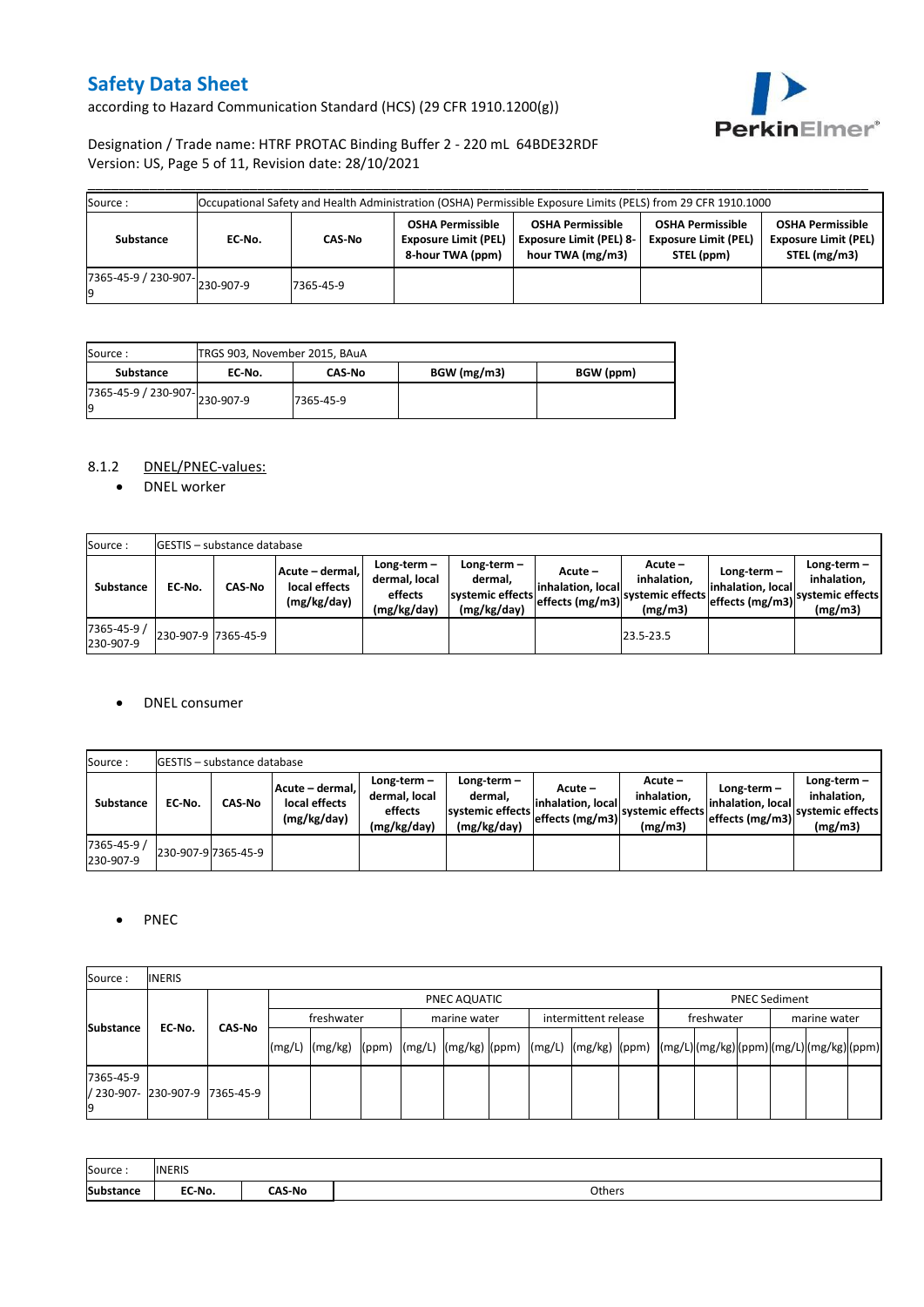according to Hazard Communication Standard (HCS) (29 CFR 1910.1200(g))



Designation / Trade name: HTRF PROTAC Binding Buffer 2 - 220 mL 64BDE32RDF Version: US, Page 6 of 11, Revision date: 28/10/2021

|                          |           |           |        | <b>PNEC soil</b> |       |        | PNEC sewage treatment<br>plant |       |        | PNEC air |       |        | PNEC secondary<br>poisoning |       |  |
|--------------------------|-----------|-----------|--------|------------------|-------|--------|--------------------------------|-------|--------|----------|-------|--------|-----------------------------|-------|--|
|                          |           |           | (mg/L) | (mg/kg)          | (ppm) | (mg/L) | (mg/kg)                        | (ppm) | (mg/L) | (mg/kg)  | (ppm) | (mg/L) | (mg/kg)                     | (ppm) |  |
| 7365-45-9 /<br>230-907-9 | 230-907-9 | 7365-45-9 |        |                  |       |        |                                |       |        |          |       |        |                             |       |  |

### *8.2 Exposure controls*

8.2.1 Appropriate engineering controls:

Technical measures and appropriate working operations should be given priority over the use of personal protective equipment. See section 7

8.2.2 Personal protective equipment:

Eye / Face protection: Safety glasses with side-shields ;

Skin protection:Gloves ;

Respiratory protection:Ensure adequate ventilation ;

Thermal hazards:

8.2.3 Environmental exposure controls:

Consumer exposure control

Measures related to consumer uses of the substance (as such or in mixtures): Measures related to the service life of the substance in articles:

# **Section 9 : Physical and chemical properties**

#### *9.1 Information on basic physical and chemical properties*

Appearance

| $-$                   |             |
|-----------------------|-------------|
| Physical state        | Liquid      |
| Colour                | Colorless : |
| Odour                 |             |
| Odour threshold (ppm) |             |

|                                                             |                                       | Value | Concentration<br>(mol/L) | Method | Temperature (°C) | Pressure (kPa) | Remark |
|-------------------------------------------------------------|---------------------------------------|-------|--------------------------|--------|------------------|----------------|--------|
| pH                                                          |                                       |       |                          |        |                  |                |        |
| Melting point (°C)                                          |                                       |       |                          |        |                  |                |        |
| Freezing point (°C)                                         |                                       |       |                          |        |                  |                |        |
| Initial boiling point/boiling range (°C)                    |                                       |       |                          |        |                  |                |        |
| Flash point (°C)                                            |                                       |       |                          |        |                  |                |        |
| Evaporation rate (kg/m <sup>2</sup> /h)                     |                                       |       |                          |        |                  |                |        |
| Flammability (type:) (%)                                    |                                       |       |                          |        |                  |                |        |
| Upper/lower<br>flammability or explosive<br>limits          | Upper explosive limit<br>(%)          |       |                          |        |                  |                |        |
|                                                             | Lower explosive limit (%)             |       |                          |        |                  |                |        |
| Vapour pressure (kPa)                                       |                                       |       |                          |        |                  |                |        |
| Vapour density (g/cm <sup>3</sup> )                         |                                       |       |                          |        |                  |                |        |
|                                                             | Density (g/cm <sup>3</sup> )          |       |                          |        |                  |                |        |
| Densities                                                   | Relative density (g/cm <sup>3</sup> ) |       |                          |        |                  |                |        |
|                                                             | Bulk density (g/cm <sup>3</sup> )     |       |                          |        |                  |                |        |
|                                                             | Critical density (g/cm <sup>3</sup> ) |       |                          |        |                  |                |        |
| Solubility (Type: ) (g/L)                                   |                                       |       |                          |        |                  |                |        |
| Partition coefficient (log Pow)                             |                                       |       |                          |        |                  |                |        |
| n-octanol/water at pH :                                     |                                       |       |                          |        |                  |                |        |
| Auto-ignition temperature (°C)                              |                                       |       |                          |        |                  |                |        |
| Decomposition temperature (°C)<br>Decomposition energy : kJ |                                       |       |                          |        |                  |                |        |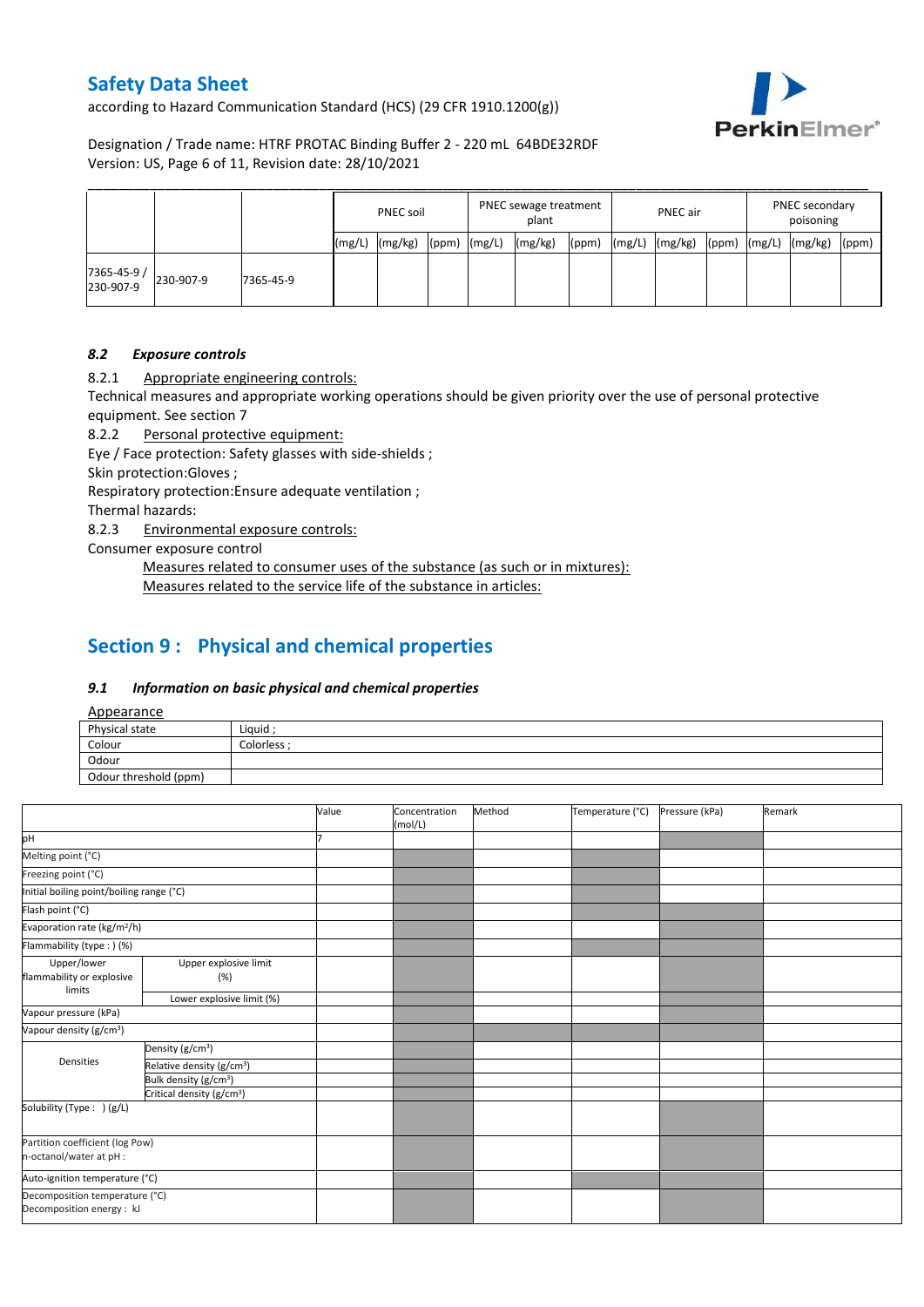according to Hazard Communication Standard (HCS) (29 CFR 1910.1200(g))



Designation / Trade name: HTRF PROTAC Binding Buffer 2 - 220 mL 64BDE32RDF Version: US, Page 7 of 11, Revision date: 28/10/2021

| Viscosity            | Viscosity, dynamic (poiseuille)           |  |  |  |
|----------------------|-------------------------------------------|--|--|--|
|                      | Viscosity, cinematic (cm <sup>3</sup> /s) |  |  |  |
| Explosive properties |                                           |  |  |  |
| Oxidising properties |                                           |  |  |  |

### *9.2 Other information:*

No other relevant data available

# **Section 10 : Stability and reactivity**

### *10.1 Reactivity*

This material is considered to be non-reactive under normal use conditions. ;

*10.2 Chemical stability*

- *10.3 Possibility of hazardous reactions*
- *10.4 Conditions to avoid:*
- *10.5 Incompatible materials:*
- *10.6 Hazardous decomposition products:*

Does not decompose when used for intended uses. ;

# **Section 11 : Toxicological information**

Toxicokinetics, metabolism and distribution

*11.1 Information on toxicological effects*

Substances

**Acute toxicity**

Animal data: Acute oral toxicity:

Acute dermal toxicity:

Acute inhalative toxicity:

Practical experience / human evidence: Assessment / Classification: General Remark:

**•** Skin corrosion/irritation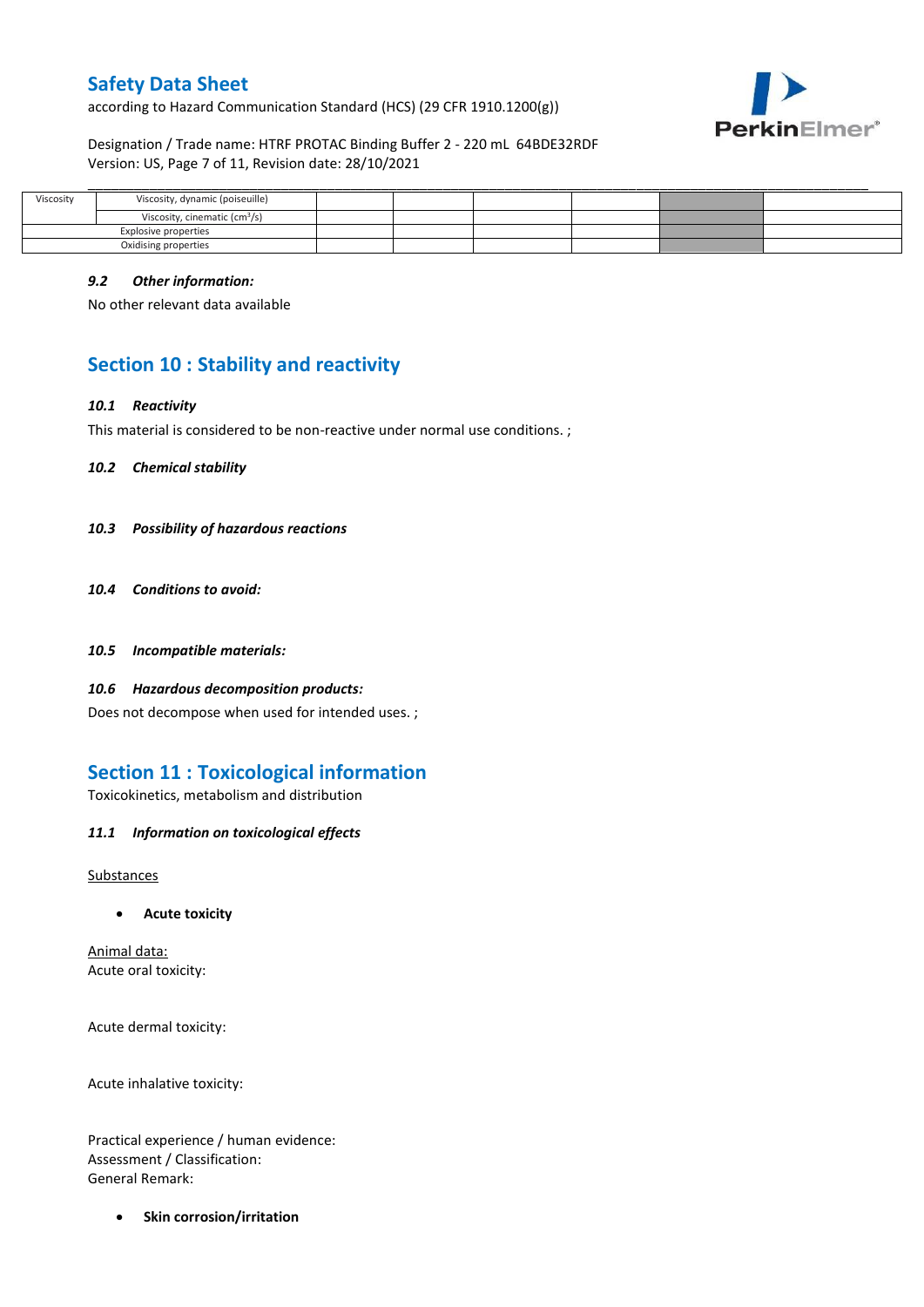according to Hazard Communication Standard (HCS) (29 CFR 1910.1200(g))



Designation / Trade name: HTRF PROTAC Binding Buffer 2 - 220 mL 64BDE32RDF Version: US, Page 8 of 11, Revision date: 28/10/2021

\_\_\_\_\_\_\_\_\_\_\_\_\_\_\_\_\_\_\_\_\_\_\_\_\_\_\_\_\_\_\_\_\_\_\_\_\_\_\_\_\_\_\_\_\_\_\_\_\_\_\_\_\_\_\_\_\_\_\_\_\_\_\_\_\_\_\_\_\_\_\_\_\_\_\_\_\_\_\_\_\_\_\_\_\_\_\_\_\_\_\_\_\_\_\_\_\_\_\_\_\_

### Animal data:

In-vitro skin test method: In-vitro skin test result:

Assessment / Classification:

**Eye damage/irritation**

Animal data:

In vitro eye test method: In vitro eye test result: Assessment / Classification:

#### C**MR effects (carcinogenity, mutagenicity and toxicity for reproduction)**

o Germ cell mutagenicity:

Animal data:

Assessment / Classification:

o Carcinogenicity

Practical experience / human evidence: Animal data:

Other information: Assessment / Classification:

o Reproductive toxicity

Practical experience / human evidence: Animal data:

Other information: Assessment / Classification:

Overall assessment on CMR properties:

 **Specific target organ toxicity (single exposure)** o STOT SE 1 and 2

Animal data:

Other information:

o STOT SE 3

Practical experience / human evidence:

Other information: Assessment / Classification: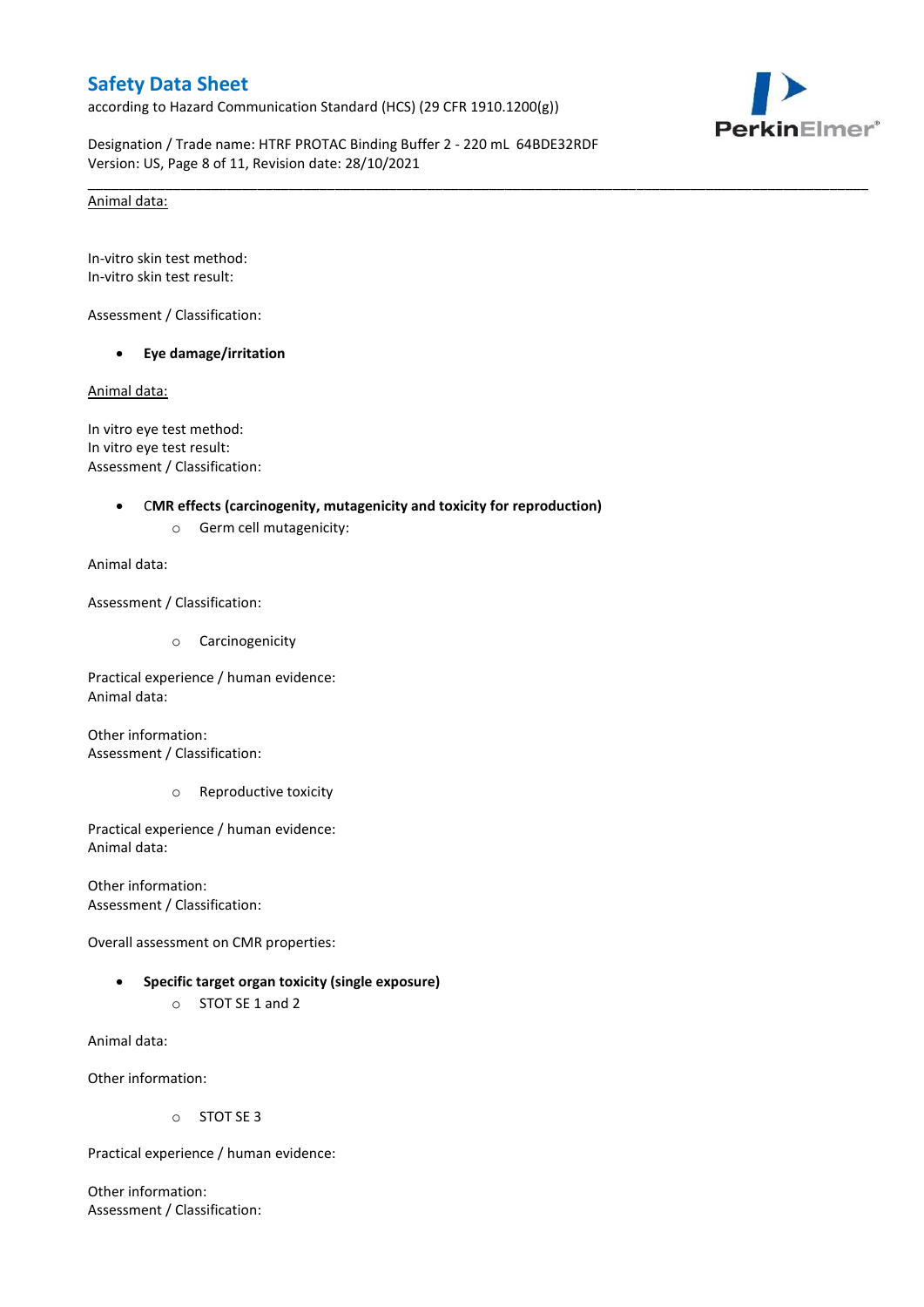according to Hazard Communication Standard (HCS) (29 CFR 1910.1200(g))



Designation / Trade name: HTRF PROTAC Binding Buffer 2 - 220 mL 64BDE32RDF Version: US, Page 9 of 11, Revision date: 28/10/2021

## **Specific target organ toxicity (repeated exposure)**

Practical experience / human evidence: Animal data:

Assessment / Classification: Other information

## **Aspiration hazard**

Practical experience / human evidence: Experimental data: viscosity data: see SECTION 9. Assessment / Classification: Remark:

11.1.1 Mixtures No toxicological information is available for the mixture itself

## **Section 12 : Ecological information**

In case that test data regarding one endpoint/differentiation exist for the mixture itself, the classification is carried out according to the substance criteria (excluding biodegradation and bioaccumulation). If no test data exist, the criteria for mixture classification has to be used (calculation method) in this case the toxicological data of the ingredients are shown.

\_\_\_\_\_\_\_\_\_\_\_\_\_\_\_\_\_\_\_\_\_\_\_\_\_\_\_\_\_\_\_\_\_\_\_\_\_\_\_\_\_\_\_\_\_\_\_\_\_\_\_\_\_\_\_\_\_\_\_\_\_\_\_\_\_\_\_\_\_\_\_\_\_\_\_\_\_\_\_\_\_\_\_\_\_\_\_\_\_\_\_\_\_\_\_\_\_\_\_\_\_

## *12.1 Aquatic toxicity:*

Acute (short-term) fish toxicity

Chronic (long-term) fish toxicity

Acute (short-term) toxicity to crustacea

Chronic (long-term) toxicity to crustacea

Acute (short-term) toxicity to algae and cyanobacteria

Toxicity to microorganisms and other aquatic plants / organisms

Assessment / Classification:

## *12.2 Persistence and degradability* Biodegradation:

Abiotic Degradation:

Assessment / Classification:

## *12.3 Bioaccumulative potential*

Bioconcentration factor (BCF):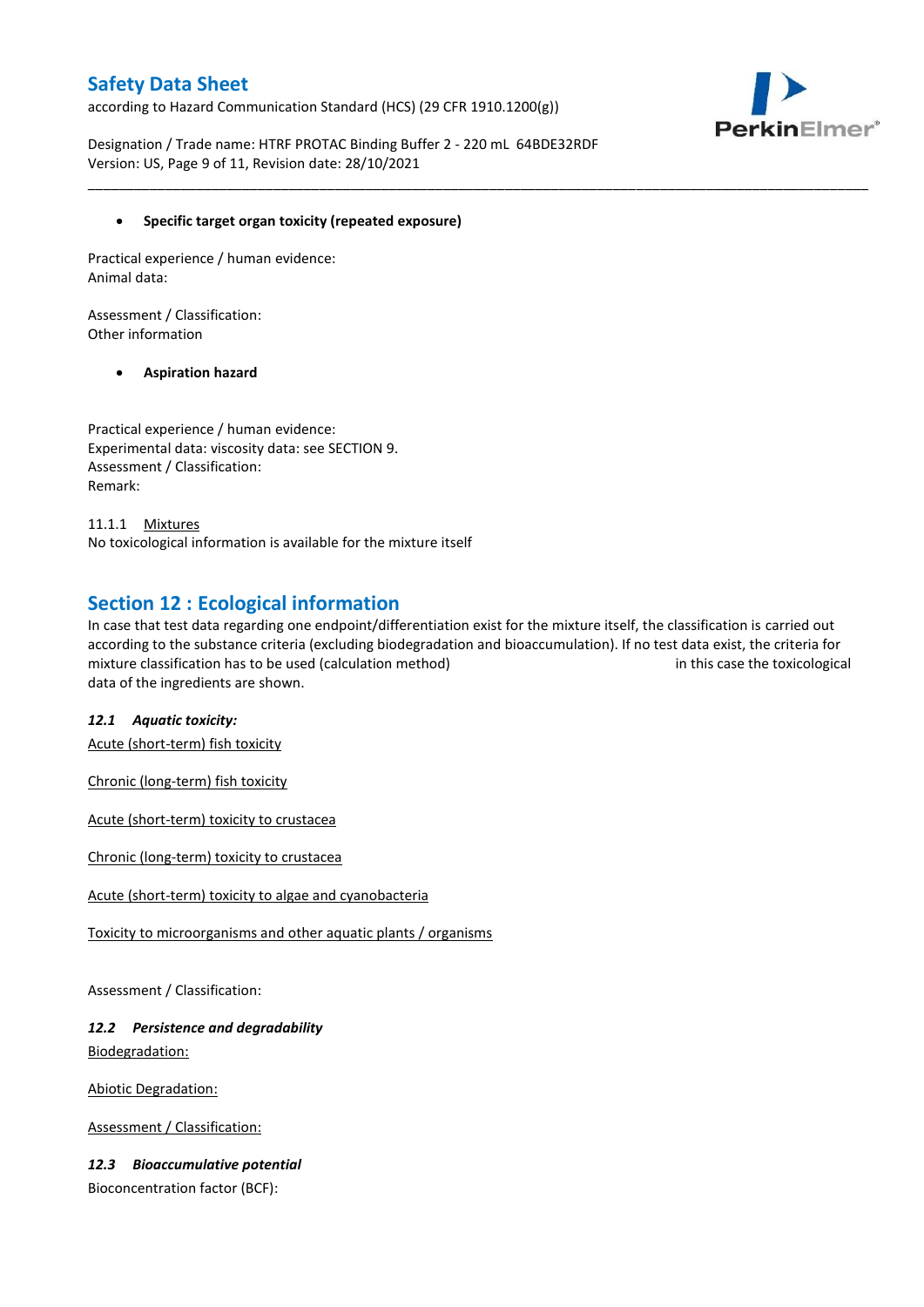according to Hazard Communication Standard (HCS) (29 CFR 1910.1200(g))

Designation / Trade name: HTRF PROTAC Binding Buffer 2 - 220 mL 64BDE32RDF Version: US, Page 10 of 11, Revision date: 28/10/2021



### *12.4 Mobility in soil*

### *12.5 Results of PBT and vPvB assessment*

#### *12.6 Other adverse effects:*

Additional ecotoxicological information:

## **Section 13 : Disposal considerations**

## *13.1 Waste treatment methods*

Waste treatment options: Dispose of waste according to applicable legislation. ;

Other disposal recommendations: Additional information:

# **Section 14 : Transport information**

#### ADR/RID/AND/IMDG/IATA

| UN No.                     |  |
|----------------------------|--|
| UN Proper shipping name    |  |
| Transport hazard class(es) |  |
| Hazard label(s)            |  |
|                            |  |
| Packing group              |  |

\_\_\_\_\_\_\_\_\_\_\_\_\_\_\_\_\_\_\_\_\_\_\_\_\_\_\_\_\_\_\_\_\_\_\_\_\_\_\_\_\_\_\_\_\_\_\_\_\_\_\_\_\_\_\_\_\_\_\_\_\_\_\_\_\_\_\_\_\_\_\_\_\_\_\_\_\_\_\_\_\_\_\_\_\_\_\_\_\_\_\_\_\_\_\_\_\_\_\_\_\_

#### *Transport in bulk according to Annex II of MARPOL 73/78 and the IBC Code*

| Land transport (ADR/RID)                                             |                                                  |  |  |
|----------------------------------------------------------------------|--------------------------------------------------|--|--|
| Classification code ADR:                                             | Special Provisions for ADR/RID:                  |  |  |
| Limited quantities for ADR/RID:                                      | <b>Excepted Quantities for ADR/RID:</b>          |  |  |
| Packing Instructions for ADR/RID:                                    |                                                  |  |  |
| Special packing provisions for ADR/RID:                              |                                                  |  |  |
| Mixed packing provisions:                                            | Portable tanks and bulk containers Instructions: |  |  |
| Portable tanks and bulk containers Special Provisions:               |                                                  |  |  |
| <b>ADR Tank Code:</b>                                                | ADR Tank special provisions:                     |  |  |
| Vehicle for tank carriage:                                           | Special provisions for carriage Packages:        |  |  |
| Special provisions for carriage Bulk:                                |                                                  |  |  |
| Special provisions for carriage for loading, unloading and handling: |                                                  |  |  |
| Special Provisions for carriage Operation:                           |                                                  |  |  |
| Hazard identification No:                                            | Transport category (Tunnel restriction code):    |  |  |
| Sea transport (IMDG)                                                 |                                                  |  |  |
| Marine Pollutant:                                                    | Subsidiary risk(s) for IMDG:                     |  |  |
| Packing provisions for IMDG:                                         | Limited quantities for IMDG:                     |  |  |
| Packing instructions for IMDG:                                       | <b>IBC</b> Instructions:                         |  |  |
| <b>IBC Provisions:</b>                                               | <b>IMO tank instructions:</b>                    |  |  |
| UN tank instructions:                                                | Tanks and bulk Provisions:                       |  |  |
| EmS:                                                                 | Stowage and segregation for IMDG:                |  |  |
| Properties and observations:                                         |                                                  |  |  |